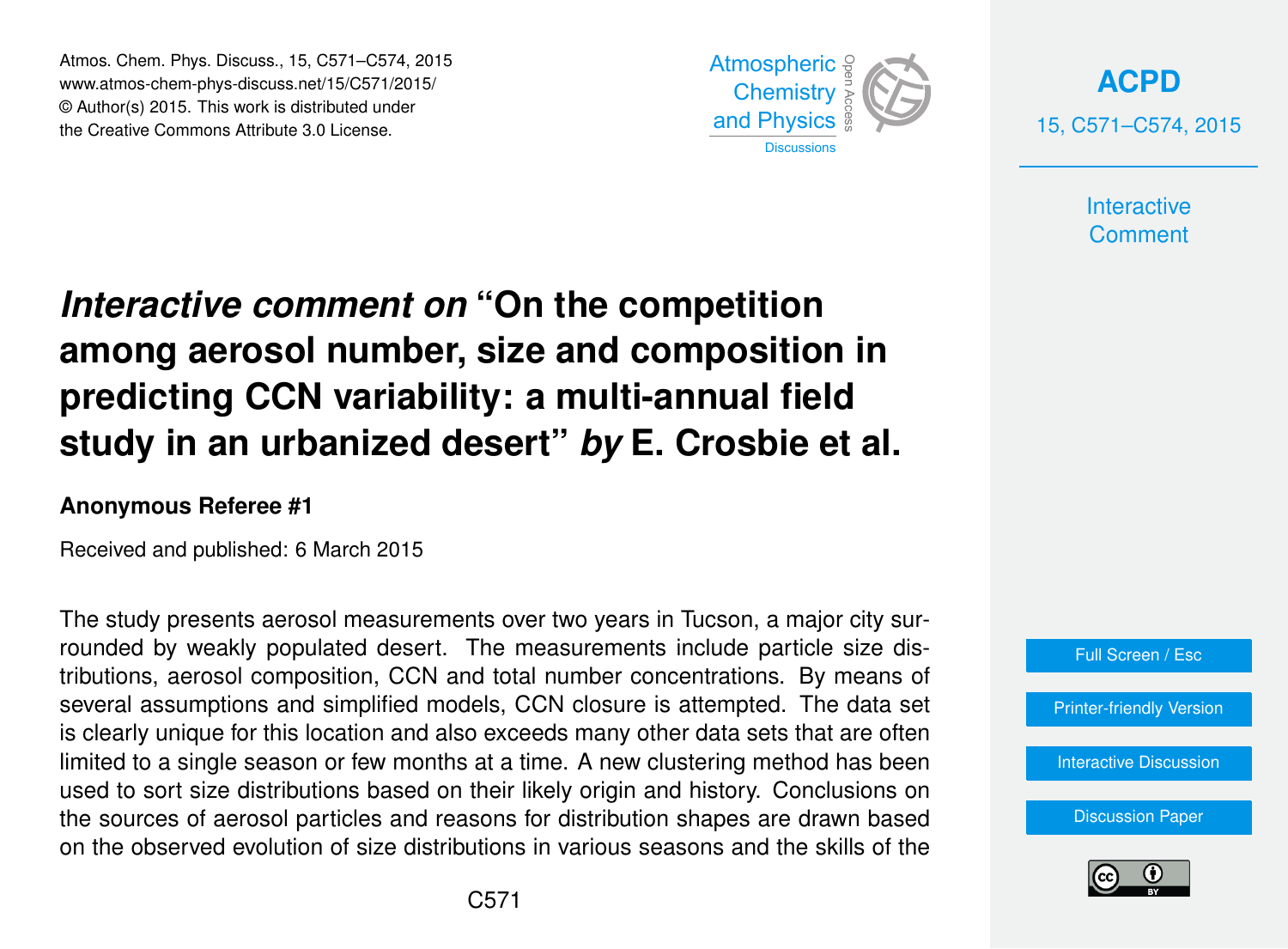CCN closure models. Therefore, the current study exceeds previous ones in terms of the measurement period and tools that are used to interpret data. However, I think previous literature should be more carefully taken into account and discussed. I have several more comments below that should be taken into account before this manuscript can be recommended for publication.

Major comments

1) Introduction

The introduction is very long and quite disorganized. It should review the current knowledge of data that are similar to those as used in the current study, e.g. data sets of size distributions and composition that are used to perform CCN closure. Details on specific organic aerosol properties such as surface tension etc. (p. 3867) distract only from the main focus of the current paper. In addition, it seems that the last paragraph on p. 3868 is redundant as it is repeated in the following.

## 2) Wording

At many places, quite inaccurate or misleading terminology is used. E.g. 'aerosol chemistry' or 'particle chemistry' is often used and it does not become clear whether chemical processes or composition is meant. Other instances include p. 3865, l. 23: 'cloud droplet distribution' – I don't think that any of the studies cited here compared their data to cloud droplet distributions. p. 3866, l. 13; p. 3874, l. 18; p. 3880, l. 14; p. 3882, l. 28/9: which processes are referred to here?

## 3) Data discussion

In the discussion part of the paper (Sections 3 and 4) often words like 'maybe', 'likely', 'probably' etc are used. While I understand that it might be difficult to give a clear and unambiguous interpretation of the data due to the somewhat limited number of measured parameters, a somewhat more detailed discussion should be given that weights the possible processes/effects in a more quantitative way.



15, C571–C574, 2015

**Interactive Comment** 

Full Screen / Esc

[Printer-friendly Version](http://www.atmos-chem-phys-discuss.net/15/C571/2015/acpd-15-C571-2015-print.pdf)

[Interactive Discussion](http://www.atmos-chem-phys-discuss.net/15/3863/2015/acpd-15-3863-2015-discussion.html)

[Discussion Paper](http://www.atmos-chem-phys-discuss.net/15/3863/2015/acpd-15-3863-2015.pdf)

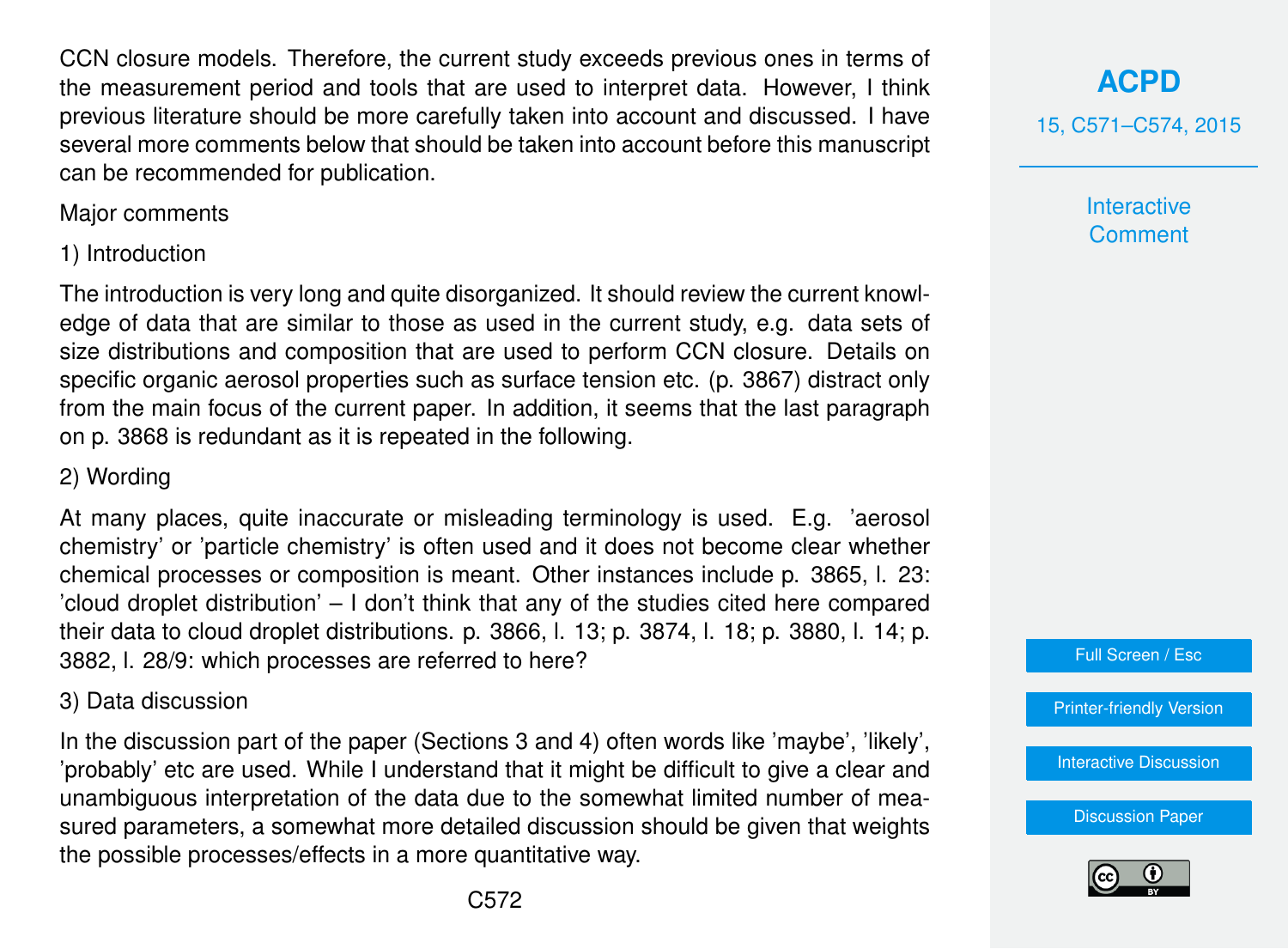### 4) Previous literature

In the introduction, some previous CCN studies are cited together with their challenges and difficulties therein. However, in the discussion section not a single previous study is cited even though there are numerous studies that have been performed in regions where similar mixtures of fresh and aged aerosol exist. Also effects on number concentration, size distribution shapes etc due to daily, seasonal and source-dependent effects have been discussed there. One large aspect that has been highlighted in detail in many studies is the mixing state of fresh vs aged aerosol. The current study has to take into account findings from prior studies and put the current data set in their context. (see also next comment)

#### 5) Mixing state

In the current paper, mixing state is largely neglected and the inability of the simplified model approaches used here to predict CCN is explained by 'probably associated with the complexity of the aerosol mixing state' (p. 3880, l. 26). Given that the mixing state might play an important role for part of the current data set, the question arises how meaningful a single kappa is to capture the hygroscopicity of the total aerosol population. This approach should be either better justified or revised. Mixing state should be also discussed in the context of the relative role of various parameters that determine the activated fraction of an aerosol population, e.g., on p. 3881, l. 28/9 and p. 3882, l. 10.

#### Minor comments

p. 3864, l. 15: 'can be parameterized' should be specified here.

p. 3865, l. 6: Cloud microphysical and optical properties are not only governed by aerosol number but also by the total amount of liquid water, which in turn is a function of cooling rates.

p. 3865, l. 25: This list should also include mixing state already. It is only discussed

15, C571–C574, 2015

**Interactive Comment** 

Full Screen / Esc

[Printer-friendly Version](http://www.atmos-chem-phys-discuss.net/15/C571/2015/acpd-15-C571-2015-print.pdf)

[Interactive Discussion](http://www.atmos-chem-phys-discuss.net/15/3863/2015/acpd-15-3863-2015-discussion.html)

[Discussion Paper](http://www.atmos-chem-phys-discuss.net/15/3863/2015/acpd-15-3863-2015.pdf)